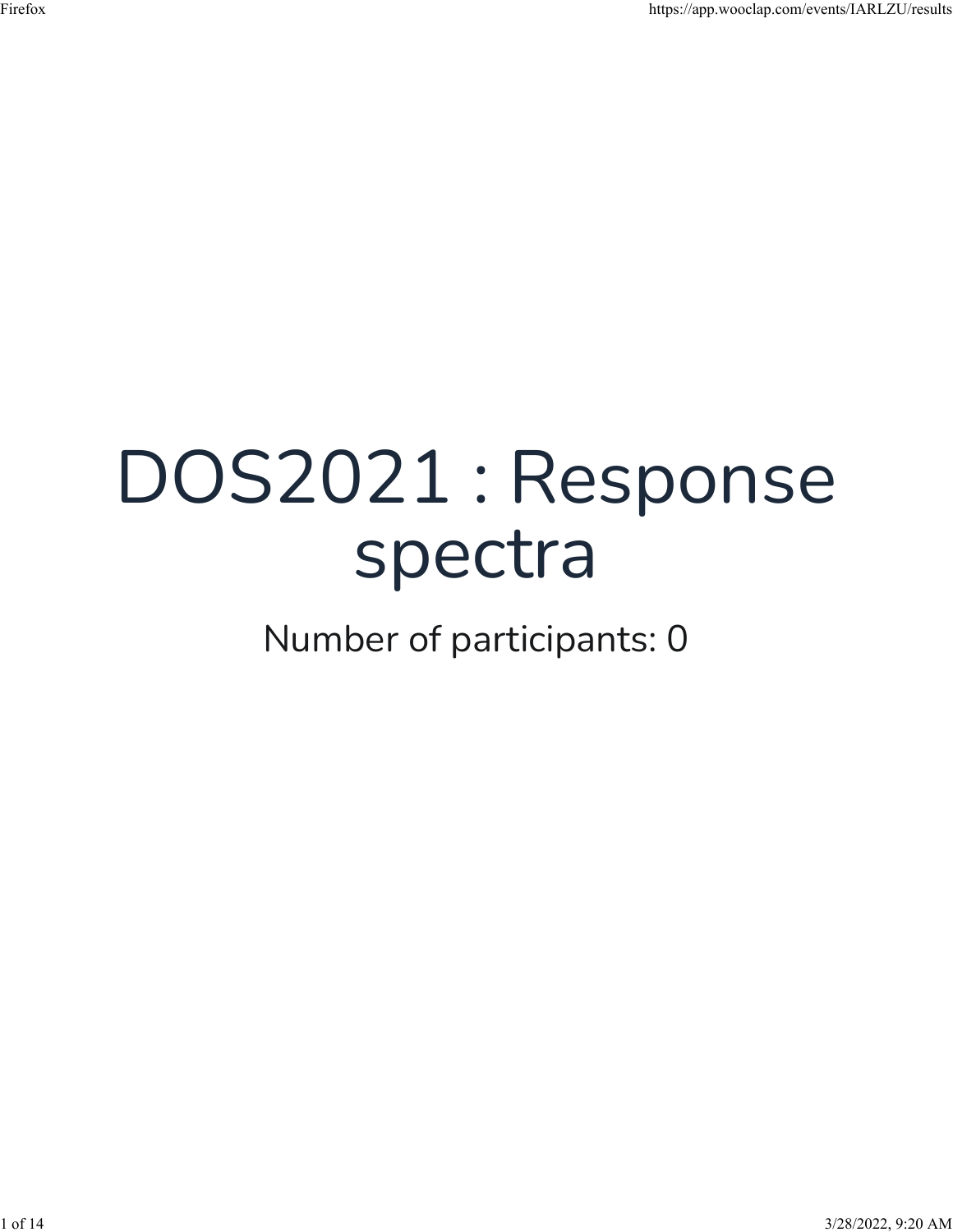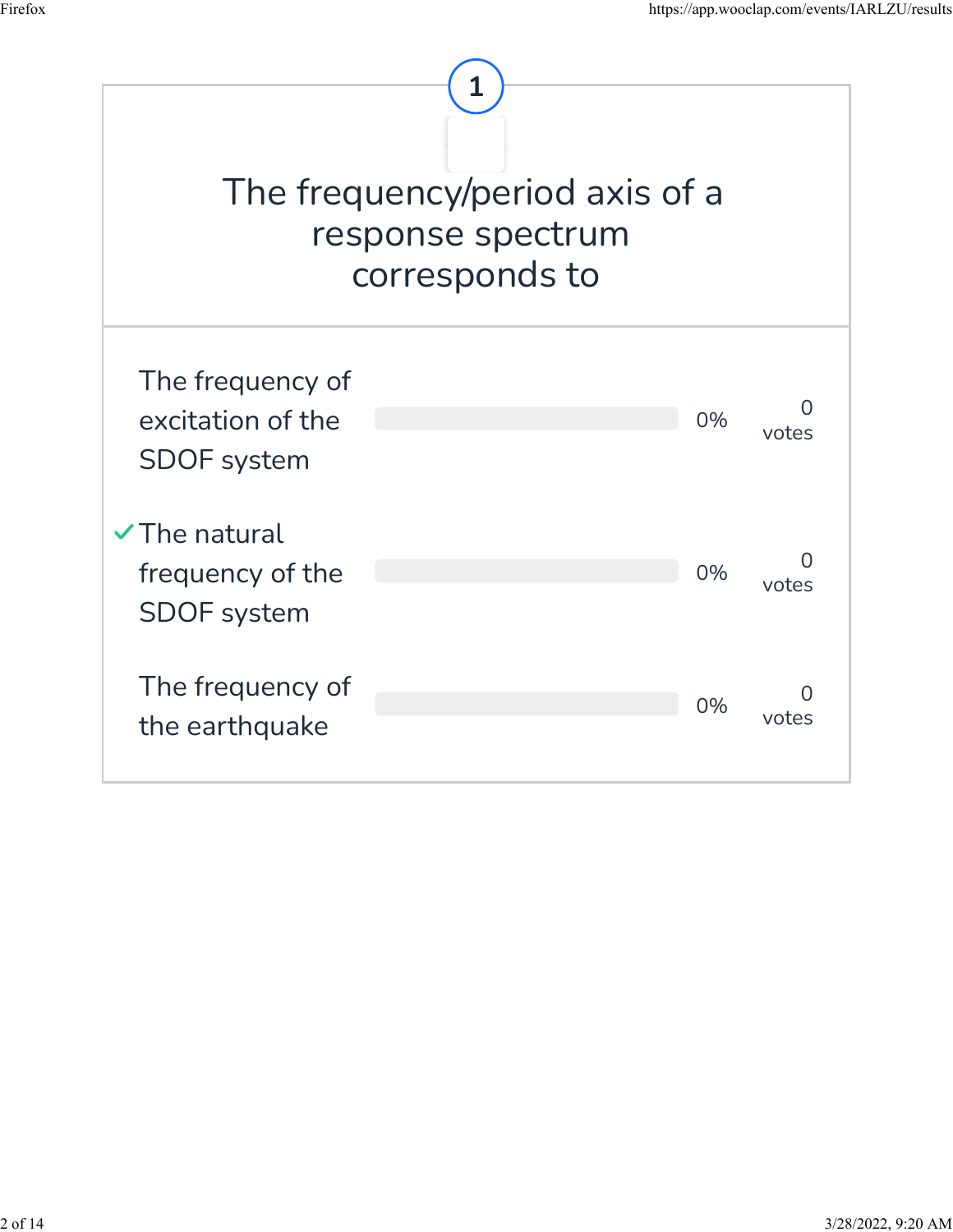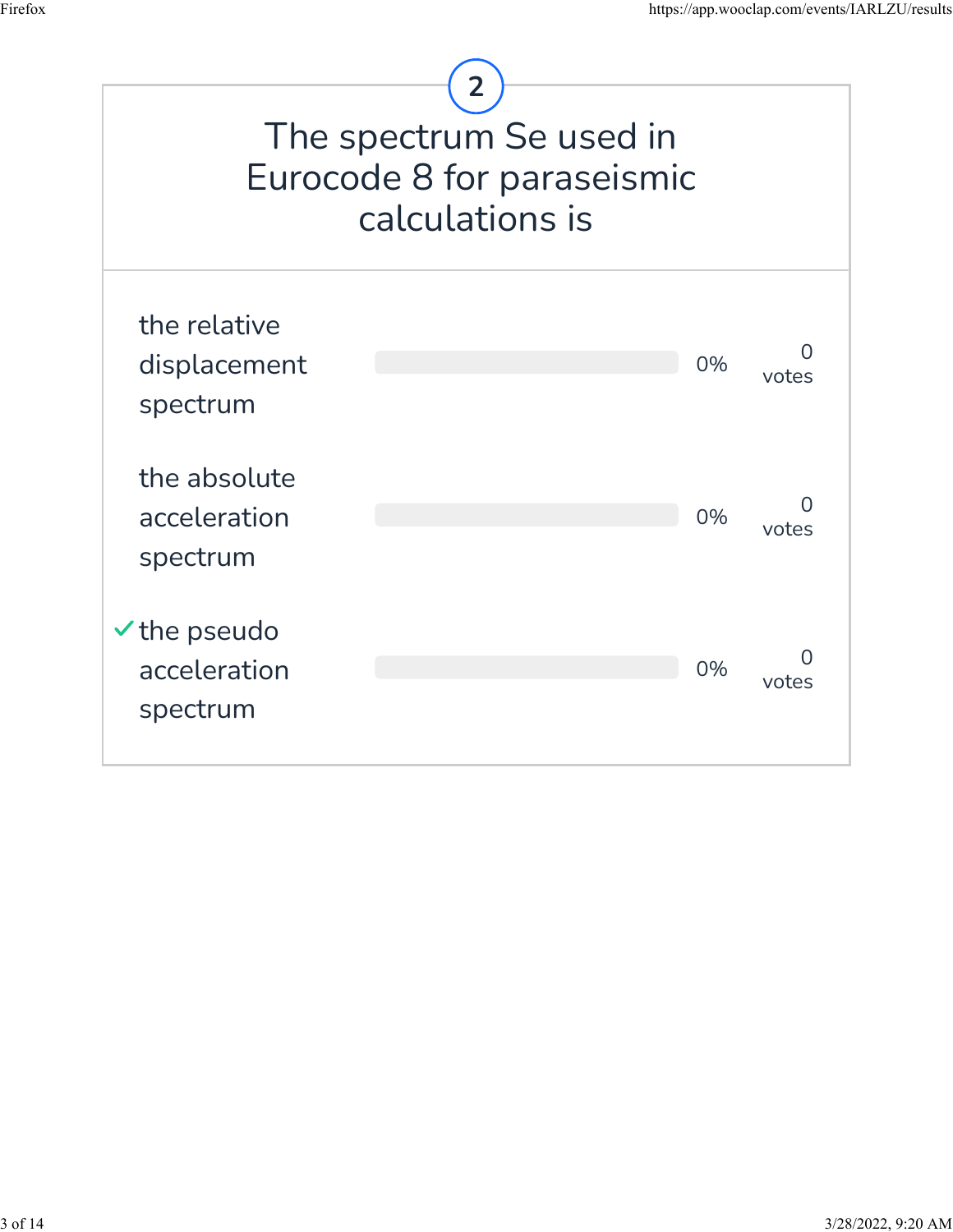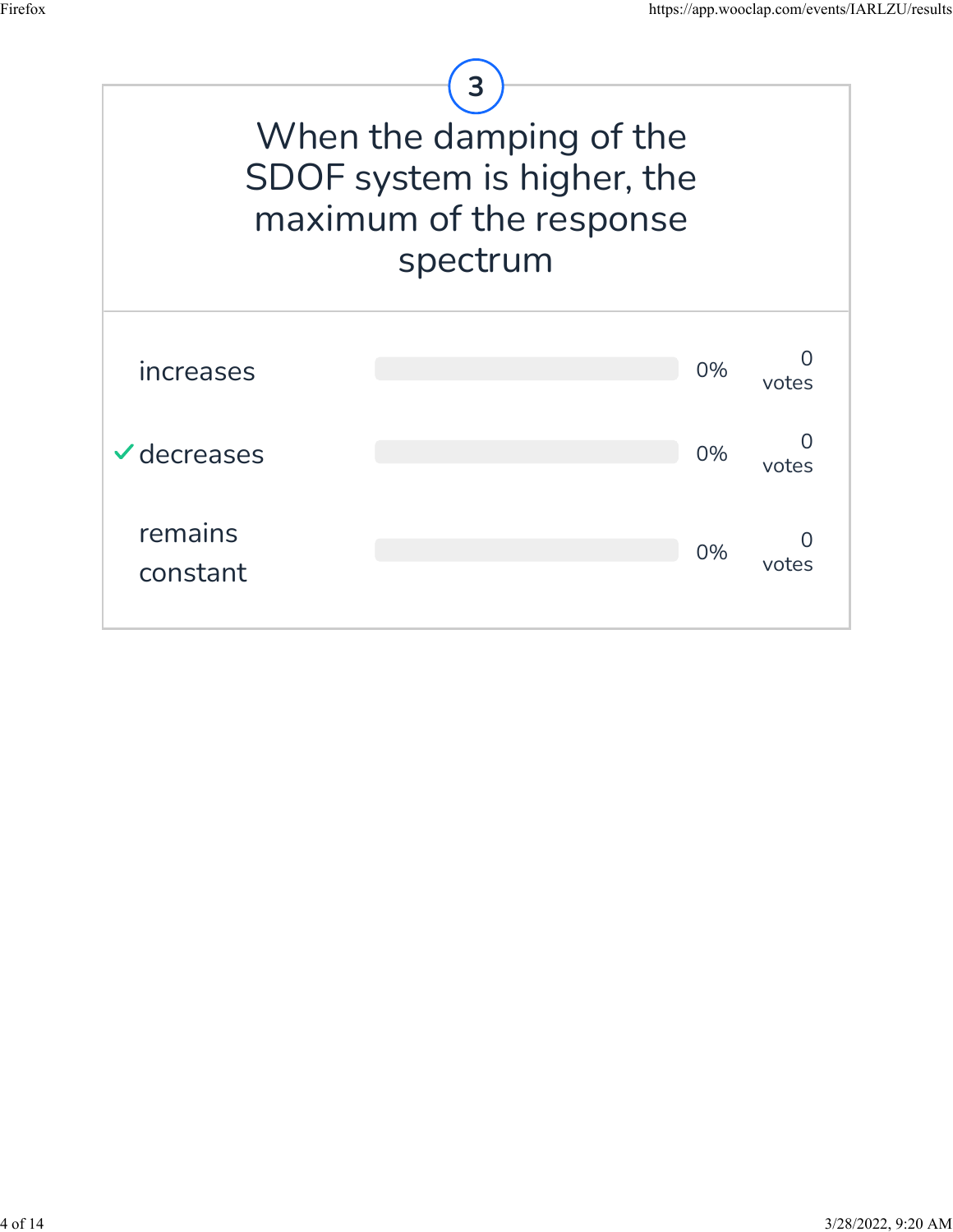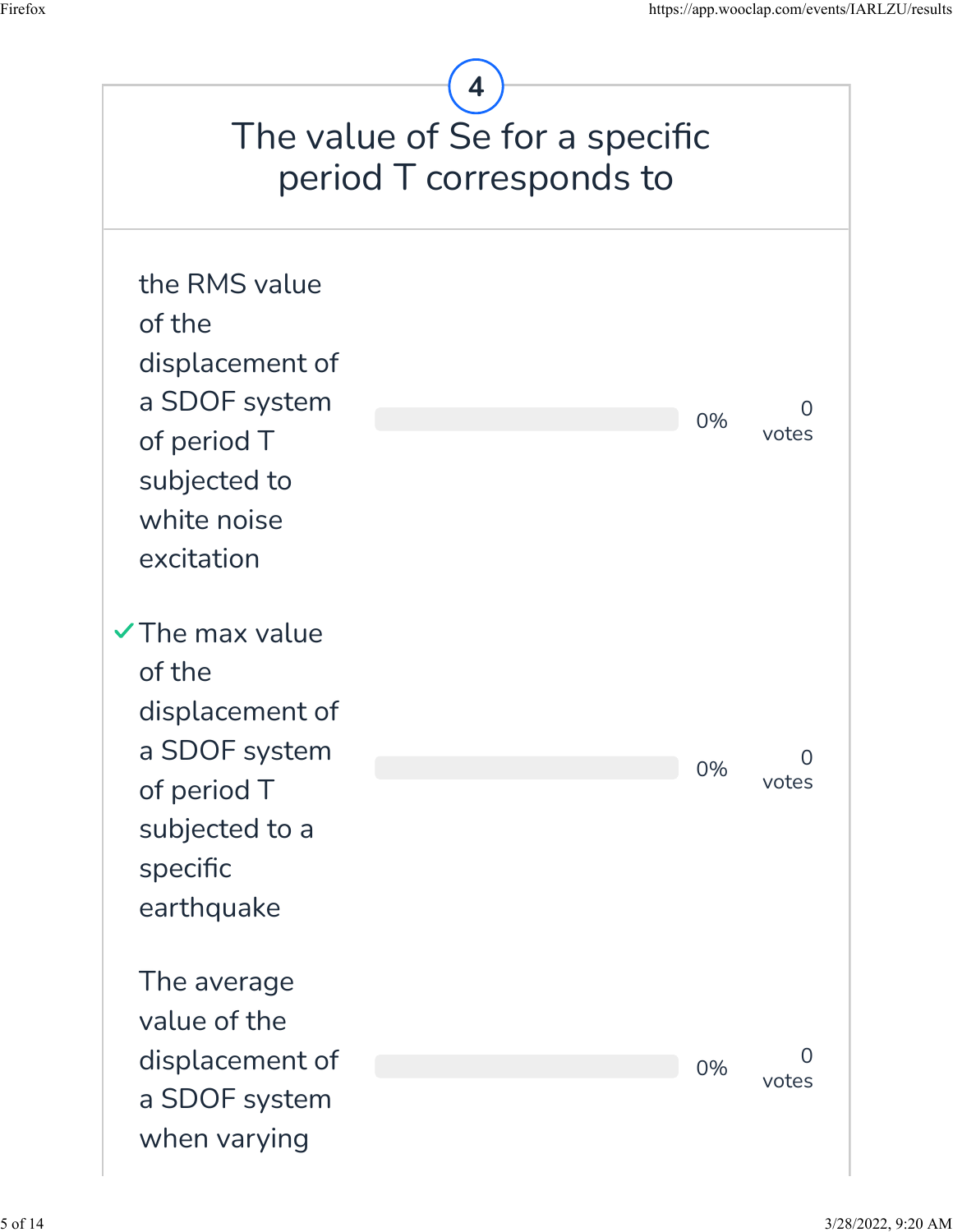the excitation frequency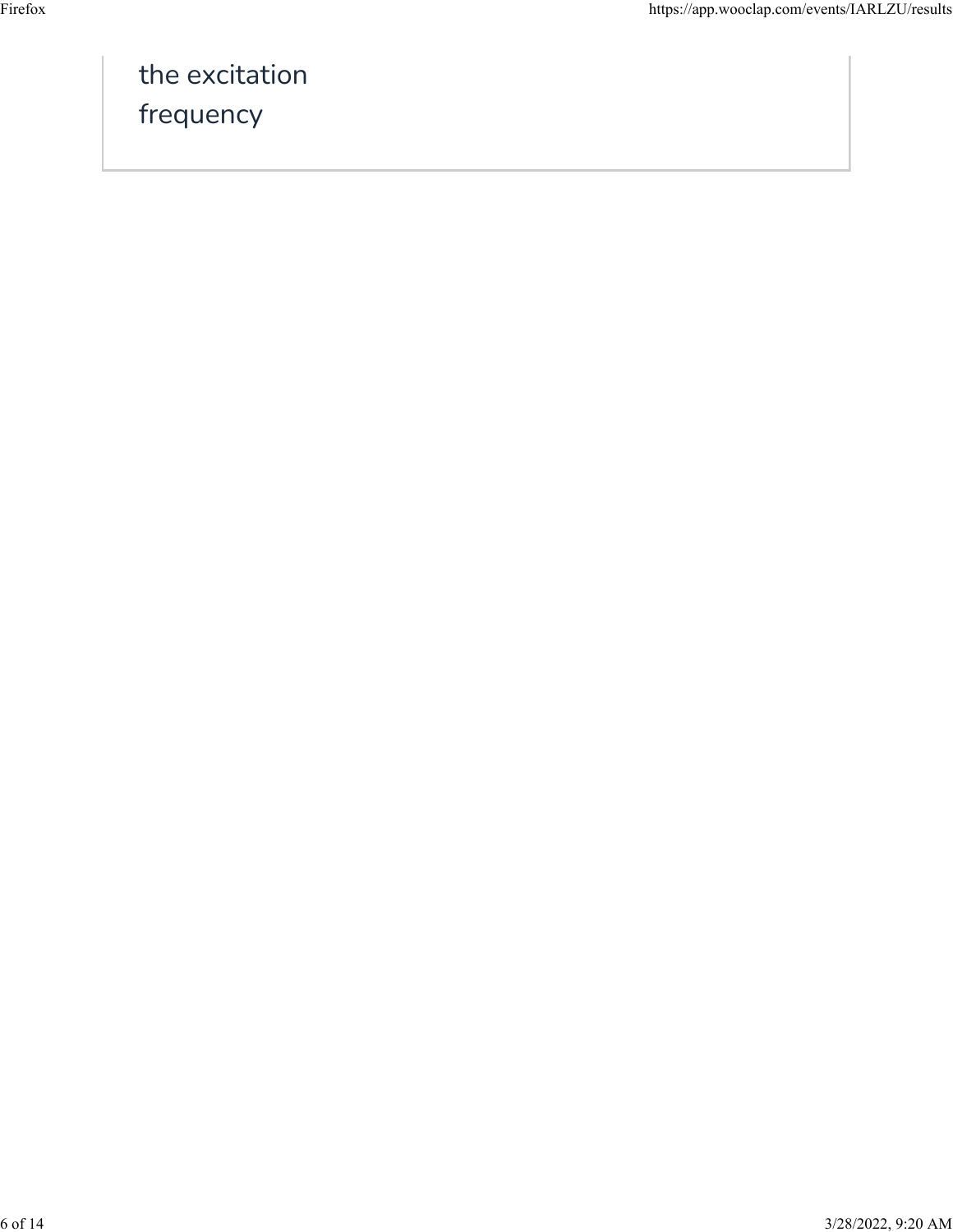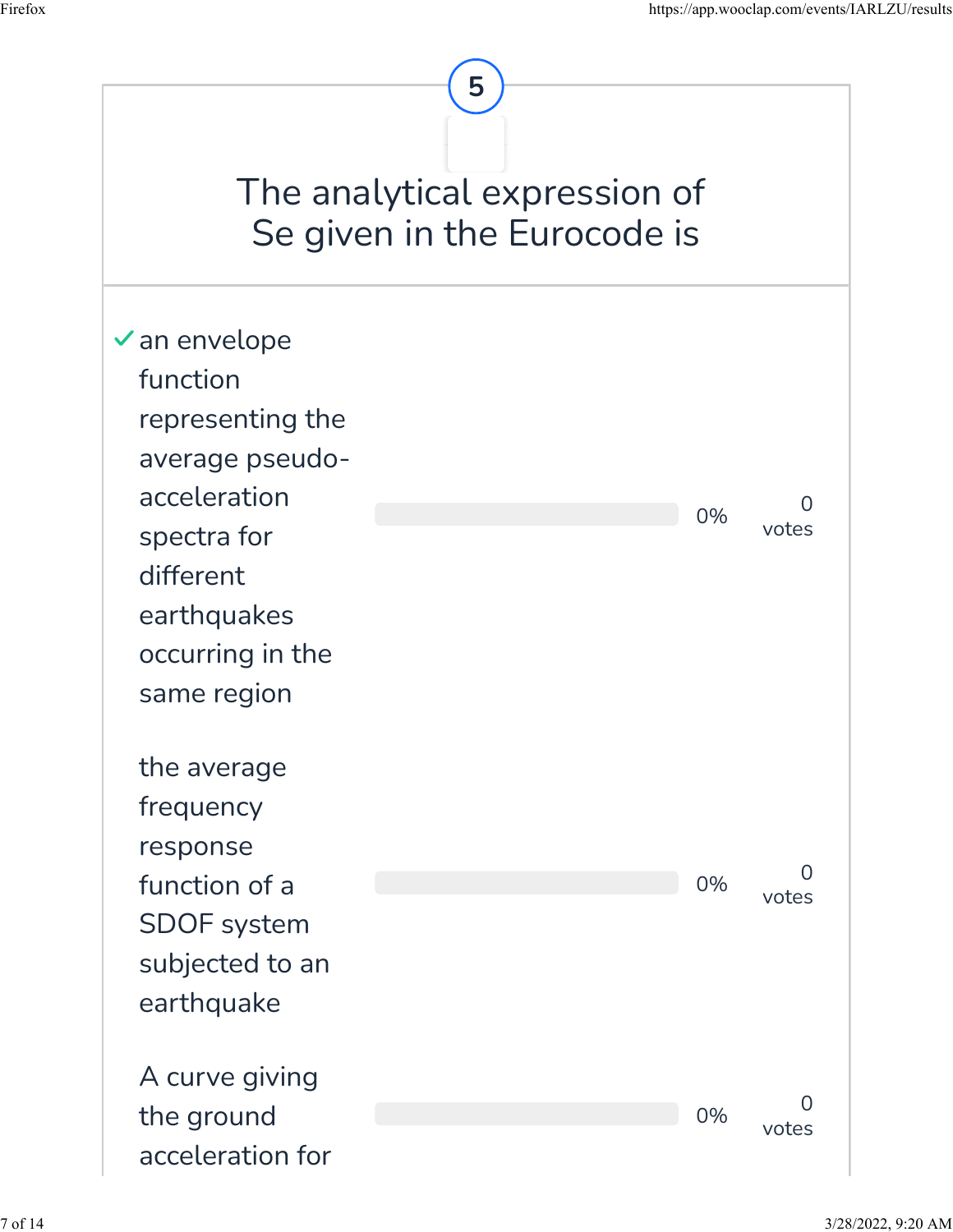| specific   |
|------------|
| earthquake |
| types      |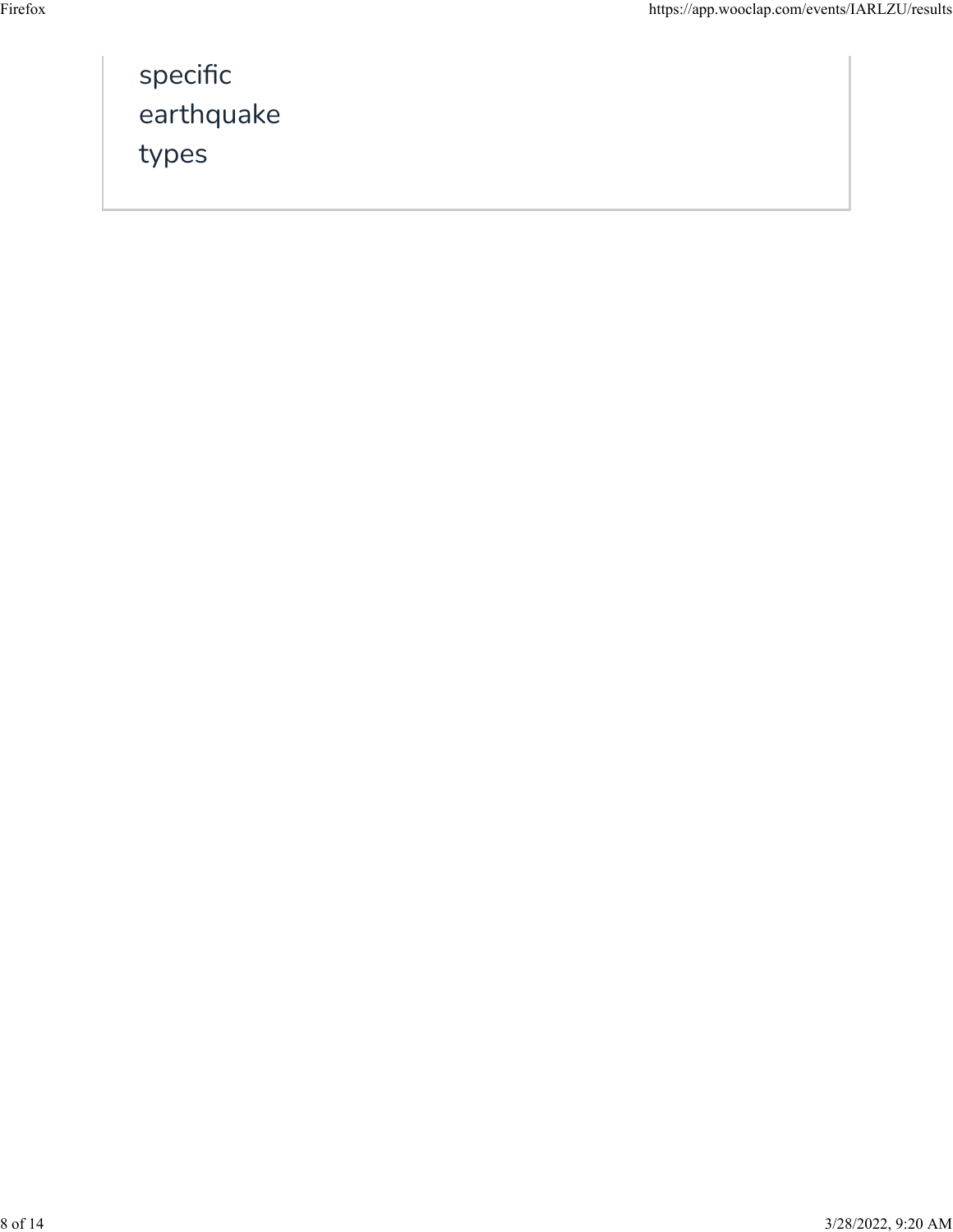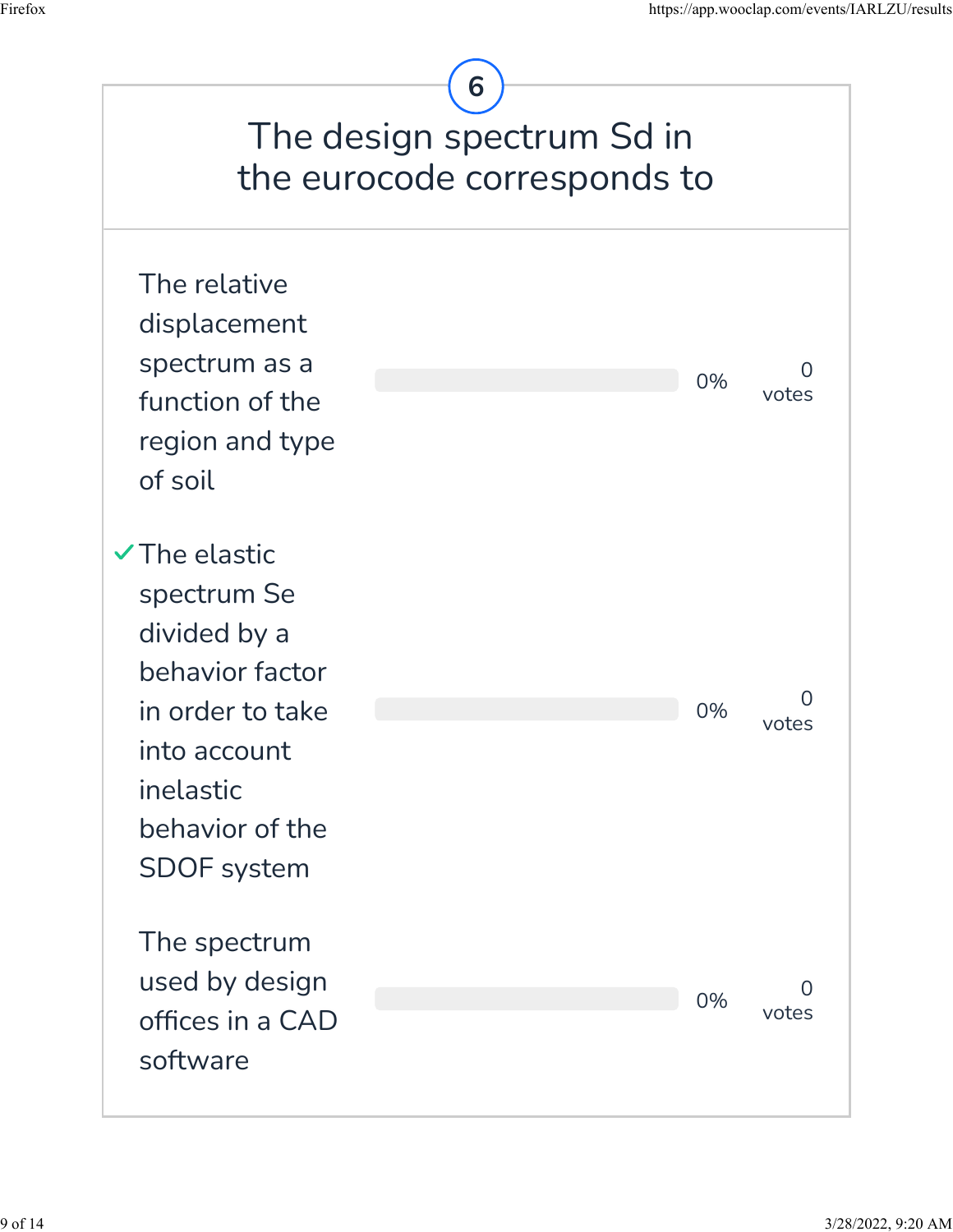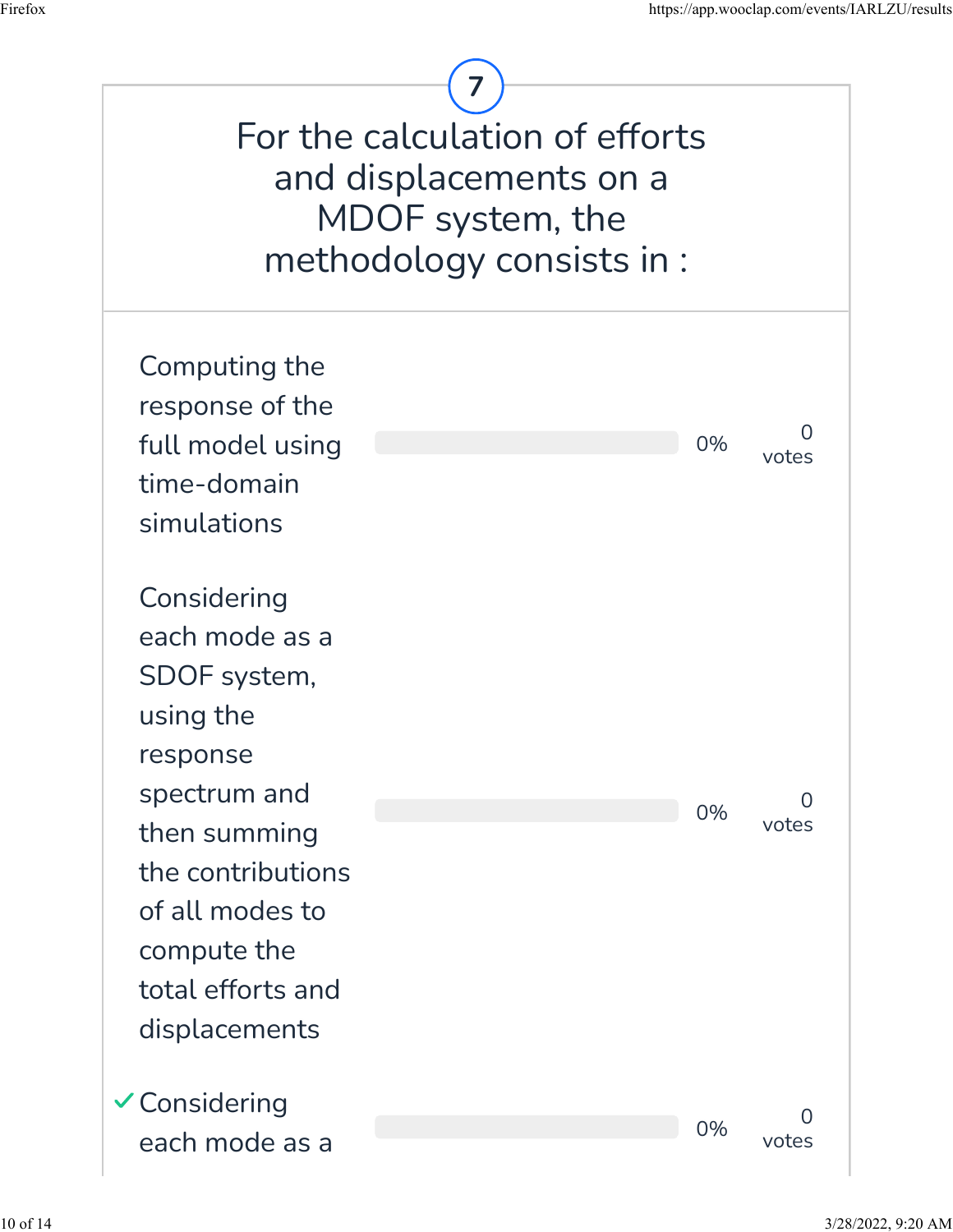SDOF system, using the response spectrum and then using SRSS method to combine the modal values and approximate the total efforts and displacements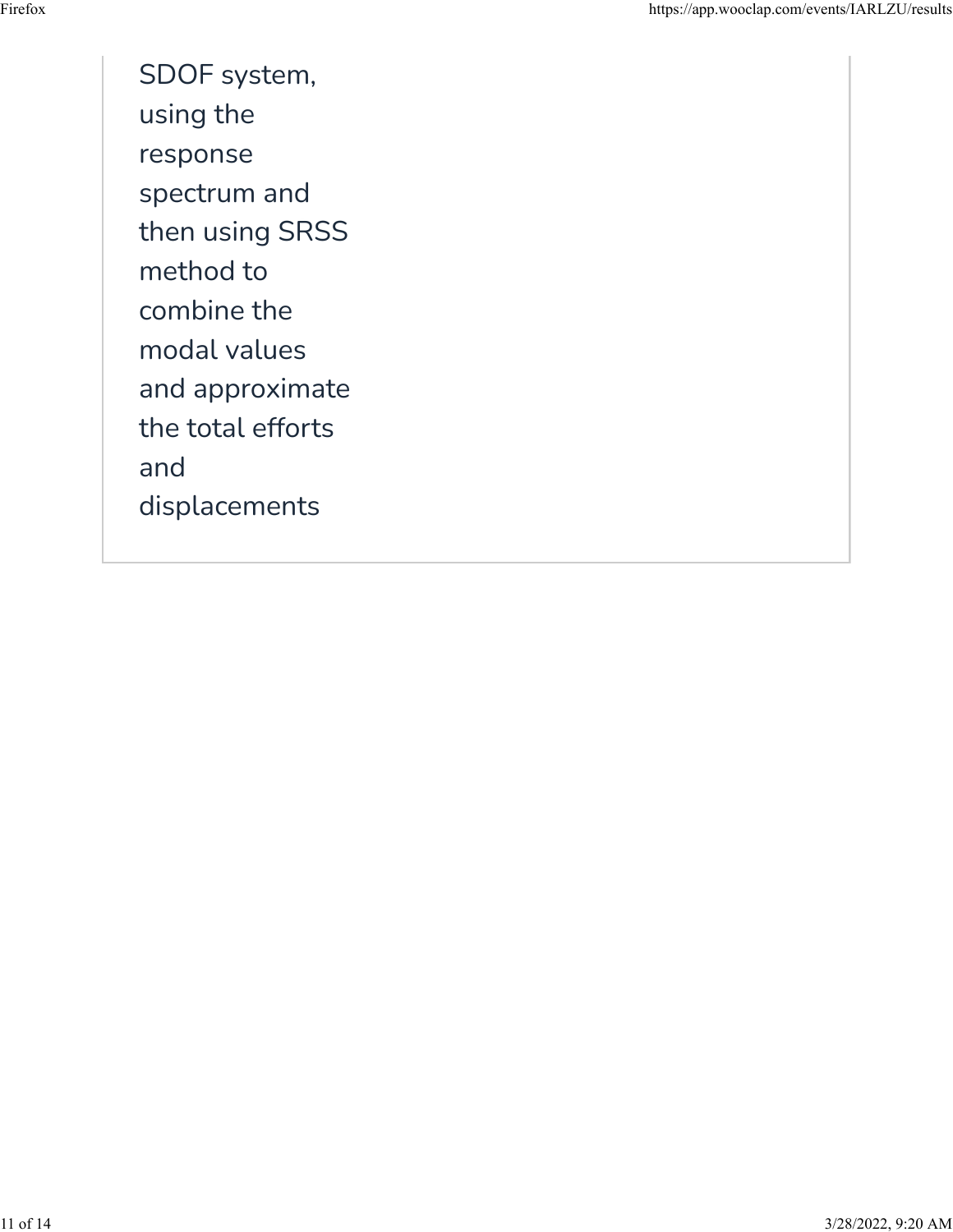